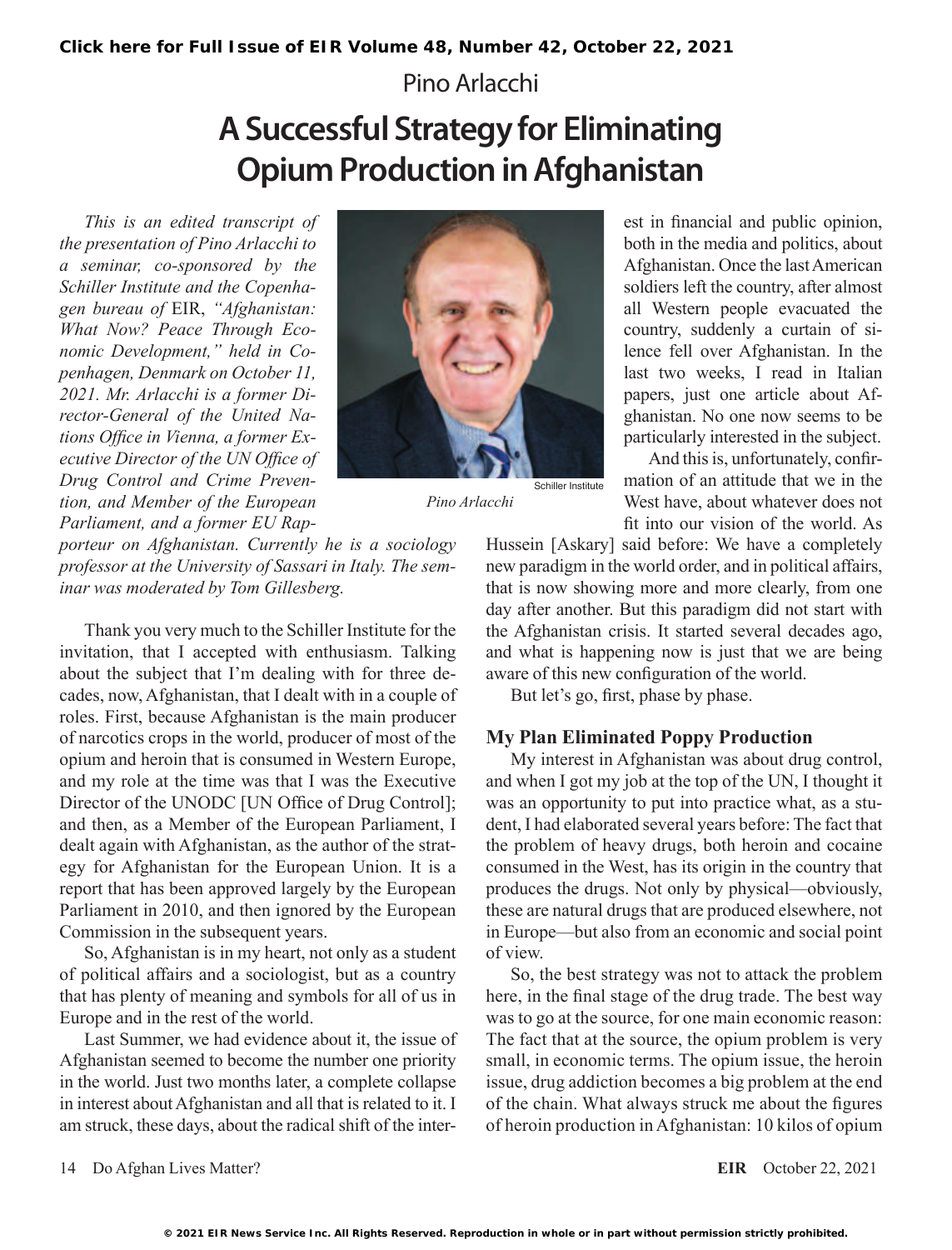poppy is transformed into 1 kilo of heroin: 1 kilo of opium poppy in Afghanistan does not cost more than \$10 or \$20. The price of 1 kilo of heroin in Afghanistan, at the farm gate, does not go for more than \$100, \$200, \$300. 1 kilo of heroin here, in Copenhagen, costs around \$40,000, \$50,000, \$60,000. So strategically, it was much more reasonable to intervene at the source.

The farm gate production of opium poppy in Afghanistan when I started to deal with the country, was around \$100 million a year. Last year, 2020, it was \$350 million, all the production of opium poppy in Afghanistan. It means 90% of the world's heroin: So, \$350 million becomes \$15 billion here in Europe, and almost the equivalent in the United States.

I was not the first to think we could drastically intervene with a very small amount of resources, at the source, simply eliminating the production of opium poppy, providing Afghan farmers a viable alternative in terms of crop substitution; or, we elaborated the concept. We did not speak any more about simple crop substitution, [but] integral economic development.

I developed the plan to eliminate opium poppy in Afghanistan in 10 years—this was the year 1997. The plan was very simple; it cost \$100 million—\$20 million a year for five years to eliminate the production—20% a year—and then, another five years to consolidate the result. I presented this plan in Vienna to all member states and I got substantial approval. I remember very well, particularly Denmark and Sweden: They were the only countries that pledged immediately around 10% of the figure, trusting just the plan that we presented then. But I got a substantial OK by all member states, and *even* by the Americans, who were at the time on very good terms with the Taliban.

The Taliban in that year, basically, had control of 80% of the country. They were the government of Afghanistan. And even, particularly the United States told me, "Green light. Go there. This is a country that we are not particularly interested in anymore, so Europeans work there. We will support you, the program, and everything"—even if they never believed in two-crop substitution.

The only countries that believed in crop substitutions were northern European countries—Scandinavian countries—and Italy, and Germany. They were supportive of the idea. Many other countries never supported that, either because they didn't have any idea about it, or because the Americans always supported the idea of destroying the cultivation by burning the crops, and they were always very skeptical about any alternative process.

So, I, at the time, during the Clinton administration, convinced the Americans that they should at least look at the results of this program and then see. So, they did not oppose it. We are talking about a unipolar moment of the world; at that time, the United States was really the only superpower on the stage, so you could never do anything at the UN without their OK.

I went to Afghanistan, where the UN had a quite huge intervention; not only humanitarian programs, but also my program which was a middle-size program in the family of the UN programs. [We] had a sizable amount of people, particularly, we had a couple of hundred people doing a survey of the opium poppy production in Afghanistan. We did every year a terrestrial analysis, province by province, area by area, of all opium production. The other source was the U.S.A. government, particularly the CIA, which at that time was the only owner of the satellites, which did the aerial survey of opium poppy production.

Then at a certain point, we clashed, drastically, on the results, because our people on the ground were mostly agronomists. I recruited basically all the agronomists, with an agronomical degree in Afghanistan all the local people, with other people, that were around for a couple of months, in Afghanistan at the time of the crop—to determine, with very substantial detail, the production. And then, there were these satellites by the CIA, who were very frequently wrong, because they could not detect many areas in which opium poppy was cultivated on hills, or not plain areas. In this case, satellites can make huge mistakes; or, when opium poppy was cultivated close to other crops and so on, that was a big mistake. And also there was a sample survey: They did not survey all of Afghanistan. They surveyed some areas and then [deduced] the result with a very ample margin of interpretation. That, too, was subject to a lot of discussion with us.

Since—at the end of the story, they were the dominant power. Before me, I mean, there was a delegation of CIA coming to Vienna, with our experts who discussed the result. At the end of the story, there was a kind of agreement on a middle ground, on figures about what was the production of opium poppy, and also coca production in Latin America, in Colombia, Peru, and Bolivia—same story.

I stopped this good cooperation, or, I said then that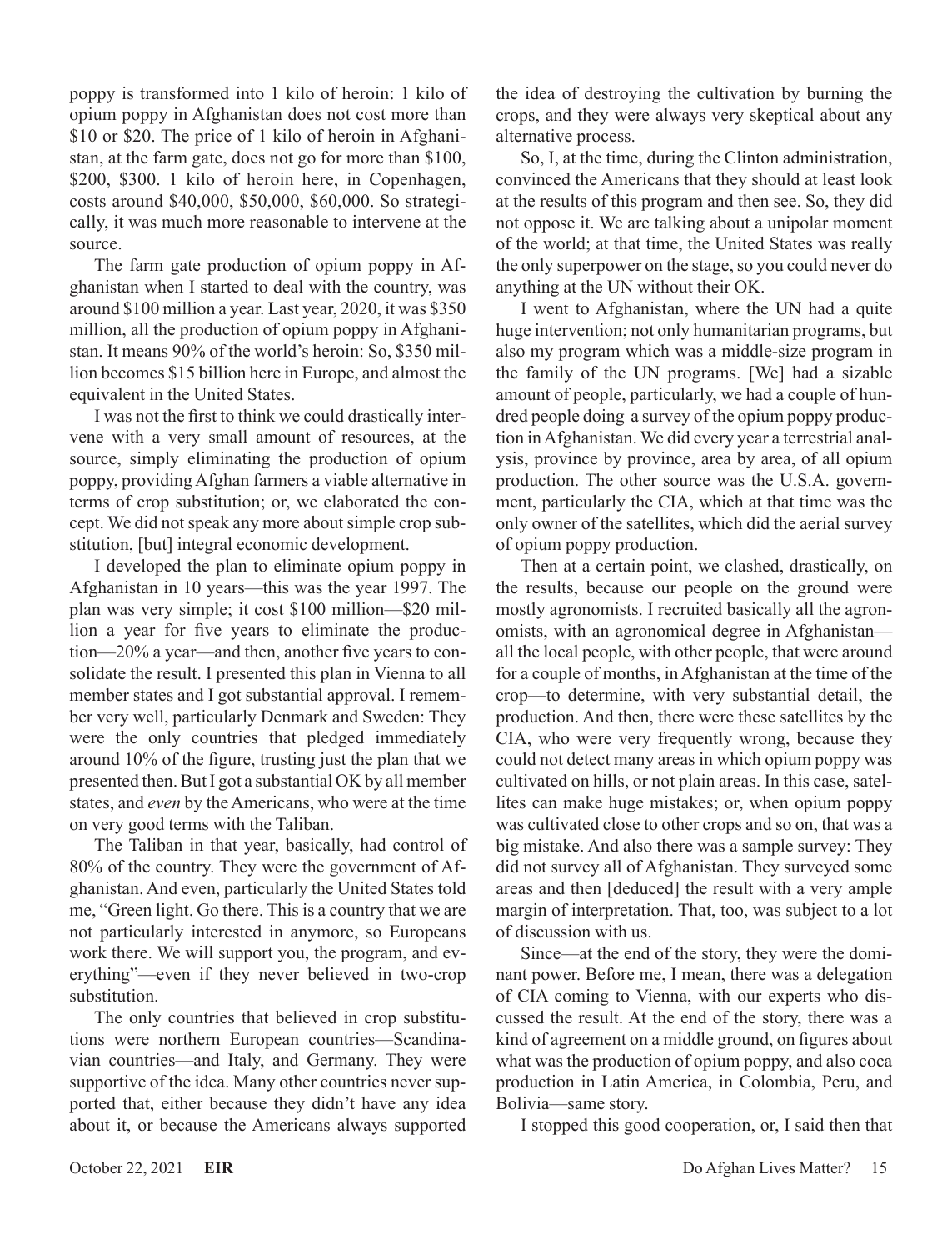the party was over. Our survey *is* the survey that must be taken into account, because it comes from an independent source, which is the United Nations. The survey is funded by several countries, including the United States, and then the satellites are not reliable and sometimes they suddenly change the result.

For Colombia, for instance, suddenly the result by satellite, funded by the CIA, and the result by the ground survey in Colombia, done by us, and funded by the State Department—the same American government funding and so on—diverged completely; to the point that Colombia was put on the blacklist—of course, the CIA prevailed. Colombia was put on a blacklist of countries against *our* opinion, the opinion of the State Department, and the opinion of all the other countries that funded the subject, which detected a decrease in coca production in Colombia, which would not put Colombia on the blacklist. But, that was a parenthesis.

#### **Negotiating with the Taliban**

Then I went to Afghanistan with this blessing on my head. And I met the Taliban leaders of the time. The Taliban Prime Minister at the time came to the meeting. He told me at the beginning of the meeting, "You want to eliminate the opium poppy production in Afghanistan in 10 years?" It was \$250 [million], the figure, the correct figure. "Why do you want to wait 10 years? You give us the \$250 million, and we will do it in one year."

I interrupted the negotiation to consult with my people, because this was a huge thing. And then I said to him,

No, it's not feasible. First, I don't have \$250 million, and I have to ask donors to do it. Donors will never give me even one dollar because of your reputation on the issue of women, and the issue of narcotics. You have no credibility whatsoever in the international community.

So, first, you go ahead, show that you are credible, and then I can tell you that I will do whatever is in the power of the United Nations to support you on the issue of finding alternatives for the peasants. Of course, you don't want to use force or violence against the peasants, and so on.

They told me, yes, they did not like the answer....

"But, first," I told them, "you have to prohibit opium cultivation, because you never did it." They were playing with the *Quran* interpretation about "intoxicants." The Quran*,* according to them, was not clear if intoxicants, which is alcohol and so on, included opium.

So, we involved some big religious experts on their side, Sunni experts, about *Quran,* who concluded—we funded also the study of these experts—and their conclusion was that opium was an intoxicant. And they made a prohibition of opium poppy; we physically wrote the law, and then, they started to really say that they were going to enforce it.

Then we decided at the same meeting—the Prime Minister left—and the Governor of Kandahar stayed, negotiating with me a kind of experiment in the Kandahar area. They would eliminate opium poppy in the Kandahar area, and we would rehabilitate a whole factory which was inactive there, which would give jobs to more than 2,000 people, women included. It had been built by a German corporation decades ago, and was abandoned. But abandoned in very good condition. It would mean just providing electricity to this factory. We did the experiment, and the factory was working.

So, our proposal was: elimination of opium poppy in Kandahar area, and rehabilitation of the factory and jobs to the people, women included.

At this point, there was negotiation inside the Taliban, because, initially, they said "No." Then they said, "OK, goodbye." Then I said that I would make a statement: "You refused to rehabilitate the factory, which would give more than 1,000 jobs to your people, because of the issue of women who would not [be permitted to] work in the factory. At this point, the Governor consulted the Supreme Leader of the Taliban, Mullah Mohammed Omar, who was living just a few kilometers away, and at the end of the story, they said, "Yes, women can work in the factory, but in a separate area of the factory." OK, no problem, but they will work in the factory like all the others.

They started to implement the agreement. At a certain point, the agreement stopped. We had started to work on the factory. They said, "No, no, you stop the factory, because we sold the factory to an investor, a foreign investor, who will take care of the factory instead of you." I said, "Yeah, OK," but then I discovered the name of the foreign investor, who was a certain man coming from Saudi Arabia, called [Osama] bin Laden, who was living just one village away from Mullah Omar in Kandahar at that time. We are talking about November 1997.

And when I went back, I told the Americans everything. I had a meeting with all the donors of the pro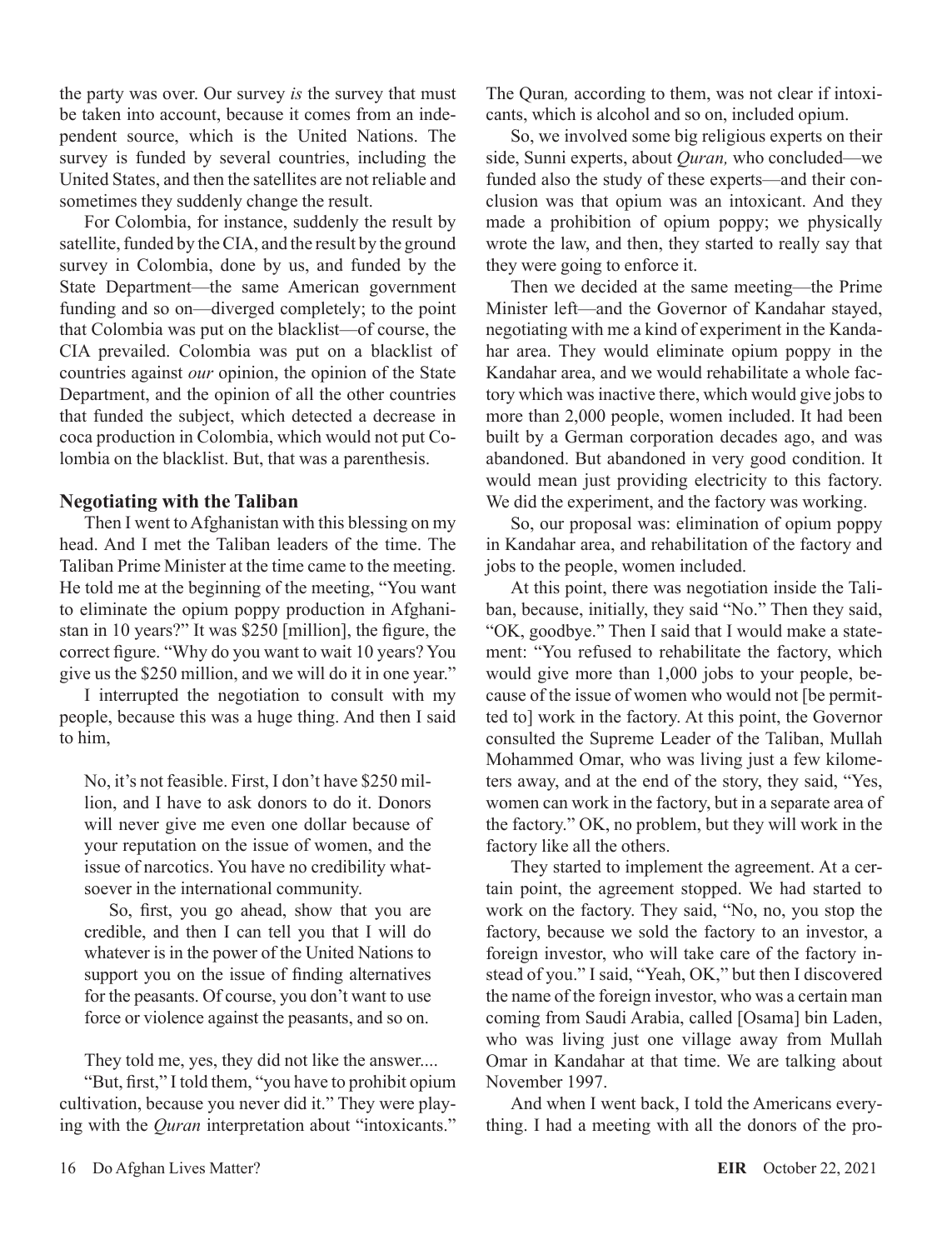gram, and they said then what I'm saying to you now, about bin Laden included. So, no one can say that they didn't know about bin Laden and all the rest.

Anyway, then we started to have very uncertain behavior on their [the Taliban's] side, the following years, but we were pushing them continuously, maintaining always a degree of negotiation. I met them in Kandahar; I met them in Pakistan, where they had an important office; and they had also another very important office in New York, where they dealt with all countries, an office with two people, a man and a woman—a woman who was coming in blue jeans, a Taliban woman; I asked her "How can you do that? If I take a picture of you now here, and send it to Afghanistan, what will happen to you?" She said, "Nothing. I am here with the full permission of the government, they know perfectly. I am a diplomat, and I'm authorized to talk with you and anybody else, and to dress this way." Well, well.

# **Zero Opium Production**

Well, they started to be uncertain. In some areas they were cooperating with us, discouraging cultivators; the donors got quite disappointed and withdrew their commitment for the program. But I continued to pursue the program, but donors funded our limited program in part for Afghanistan, funded other parts of our program, but lost enthusiasm for the issue, until the Summer of 2001: In the summer of 2001, there was no opium production in Afghanistan, because they, under pressure from us, and also because they wanted to recover the trust that we lost for them because of their uncertainty in the following years; I also demanded some sanctions by the Security Council against them and so on. But we never, never ever lost track with them. We always had a positive negotiating relationship with them, also on many other issues on which I don't want to go into too much details.

Anyway, what happened: Zero production in Afghanistan. We could not believe our eyes—there was no production, zero! Because they had forbidden the cultivation in September/October, and there was no production of opium poppy in the country. So, we demonstrated that it is possible to not produce opium in Afghanistan.

Year 2001, Summer: 11th of September, same year. October invasion of Afghanistan by U.S.A., with the full support of the international community. We gave to the United States a blank check in post-September 11th events. They invaded the country, and we were hoping that would consolidate the result on our side, who were dealing with the drug control.

I spoke with all the State Department officials responsible for narcotics. They told me, "Yes, yes, yes, we will tell all our military that we got this huge result, also thanks to your intervention," and all the rest. "Rest assured that this result will be confirmed the following years."

Well, what happened was exactly the opposite. The top American leaders, starting with the Secretary of Defense [Donald] Rumsfeld, they went to Afghanistan, and he personally made a set of agreements with the main warlords of Afghanistan, the enemies of the Taliban, the leaders of the Northern Alliance, on fighting together against terrorism, which was in large part not an alliance, or outgrowth; in exchange—not a written exchange and so on—but they put aside the narcotics issue, basically giving a *de facto* green light to cultivation, so that the next year [poppy cultivation] jumped again to huge levels.

At the end of the same year, we had discovered, by data that Russian intelligence gave us, a full set of deposits of heroin on the border between Tajikistan and Afghanistan. Forty deposits of heroin, for a total of 100 tons of heroin. 100 tons of heroin is the demand of all Western Europe for one year. So, traffickers built this set of warehouses, where they were stocking huge amounts of heroin. We had the picture of these deposits, and I went to the [UN] Security Council asking for an intervention.

# **The U.S., the Security Council, and the EU Sit on Their Hands**

First, I spoke, of course, to the Americans, and with others, the five permanent members of the Security Council. The Americans were extremely embarrassed; they had a big meeting of all the U.S. agencies involved, and the conclusion was they would be neutral. They could not corroborate and support our intervention to destroy these laboratories, and they would not oppose it. The reason was very simple, a top State Department official told me. [Secretary of State Madeleine] Albright. The reason was that they could not admit that they had not discovered it; that we did it.

If we go to the Congress and we say that your agency which has a \$70 million budget, did this, they will immediately ask to destroy us and all others, because we spent in the area several billions of dollars in intelligence in everything. "How much did you pay for this?" I told them that it was Russian intelligence that gave us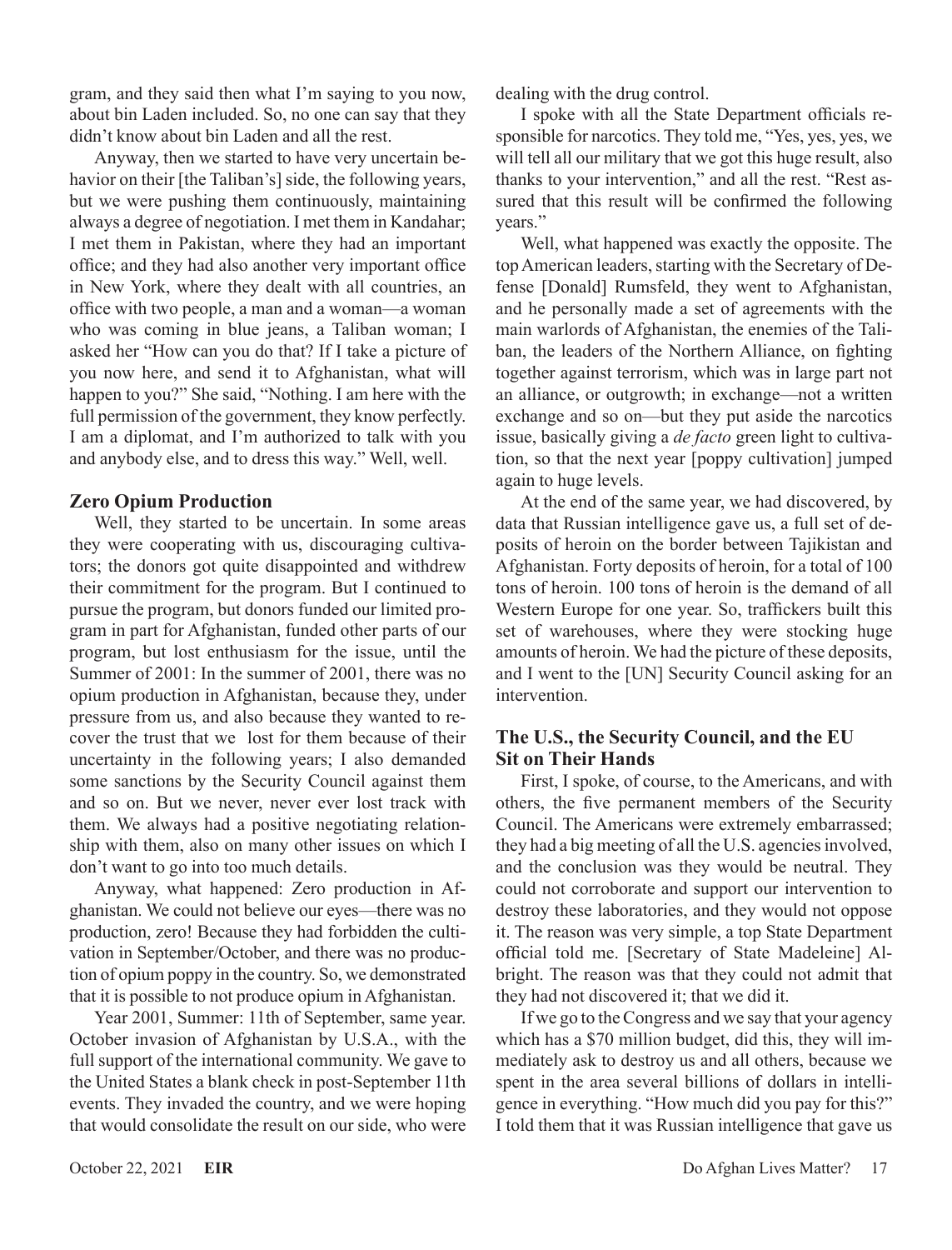the data, and they asked, "How much did you spend?" I told him, "Around \$200,000." "If I go there [to the U.S. Congress] and say that you, the UN, with [only] \$200,000 did this, and we had no idea about this, so many people will lose their jobs." The final result was neutrality.

I went to the [UN] Security Council with the data, with the maps. We showed them the maps, with the laboratories and so on, and we had several options for what to do. The simplest thing was a very simple intervention, destroying—the Russians at the time had 10,000 people on the border of Tajikistan. They could do this with nothing, with an extremely small—we had a lack of everything at the time. We could finance—with a very small amount; I could do it also with my personal funds, as director of the program.

We would do it immediately, as agreed. But, of course, we need a mandate by the Security Council. The mandate never arrived, because of the frontal opposition of the British. The U.K., first they told me that they thought I should not even talk about it. When I told them that I was working for the United Nations and not for the Queen of England, they said "You will pay for that." And I paid afterwards. But the Security Council listened throughout this huge presentation, and the U.K. put a veto on continuing the discussion, and everything died this way.

#### **What We Demonstrated**

Just to conclude the story, about what we demonstrated.

We demonstrated that with a minimum investment of resources, with a close negotiation with the Taliban, you can get these results. We could get results again, and this is what I've just proposed to my country. I wrote to Mr. [Mario] Draghi, the Prime Minister, saying that the EU, and Italy in particular, should start proposing again to the Taliban to repeat what they did in the Summer of 2001.

Funding an alternative development program that would cost not more—doing it immediately, not in five years or ten years—now Afghanistan is not the same as 20 years ago, this can be done, really, in one year, with the modest investment of less than \$100 million a year, and for not more than three or four years. The answer of my Prime Minister was, "Oh, yes. The proposal is very good, it makes sense a lot. But it is the UN that should do it." I told him: "Look, the UN is not the world government; the UN is an association of states. *We* are the IN"

They said they will talk about it in the EU Council and all the rest.

Why am I saying this to you now, because I believe this is still feasible and the chances of success are much bigger now, than 15 or 20 years ago. Because … the Taliban are basically the same. They're not new or old Taliban and so on, but basically the same. But of course, as a government of the country, they have to deliver things, and the most important thing from the European point of view that they could deliver is the elimination of narcotics production, that struck directly 1 million in the heart, young Europeans, men and women. So, this should be the number one priority, within a humanitarian intervention that my colleague Hussein [Askary] already explained in great detail, and that would be, at minimum cost from the European Union. In my report, I demonstrated that the EU spends every year  $E1$  billion, in non-military intervention in Afghanistan.  $E1$ billion are enough, *if they get into the hands of the Afghan people*; enough, to sustain a process of change and to develop Afghanistan.

#### **The Obstacle of 'Legal Corruption'**

But the main obstacle in this case is another one: It's the fact that out of  $E1$  billion—I discovered in the investigation I did for my report—out of  $\epsilon$ 1 billion, only 20% arrives in Afghanistan. I collected all the figures of the member states, and it's  $\epsilon$ 1 billion. But when I went to Afghanistan and I saw the data from the Treasury and so on, the real money that arrived from the EU, was about  $\epsilon$ 200 million. I calculated that out of this  $\epsilon$ 200 million, 50% ends up in the pockets of Afghan ministers, President and all the rest. So, to the people of Afghanistan, one-tenth of this figure arrived.

You ask, "Where is the 80%?" Eighty percent is what I call "legal corruption." It's not corruption, it's waste. Sometimes, it's corruption, sometimes waste, and so on, which is a huge amount of money that stays in the donor area. The EU [alone] spends between 15-20% of every project in consultancies—consultancies, feasibility plans, consultants, visits, and so on. The data that they give to me is 15%. Then you have a huge amount of waste into the channel: this money goes to some NGO, which in turn puts the money into the hands of another NGO; or, then you have not only NGOs— NGOs are the best part of the story. Then it goes also to specialized companies, technical companies, and so on, that overcharge: Everything they do in Afghanistan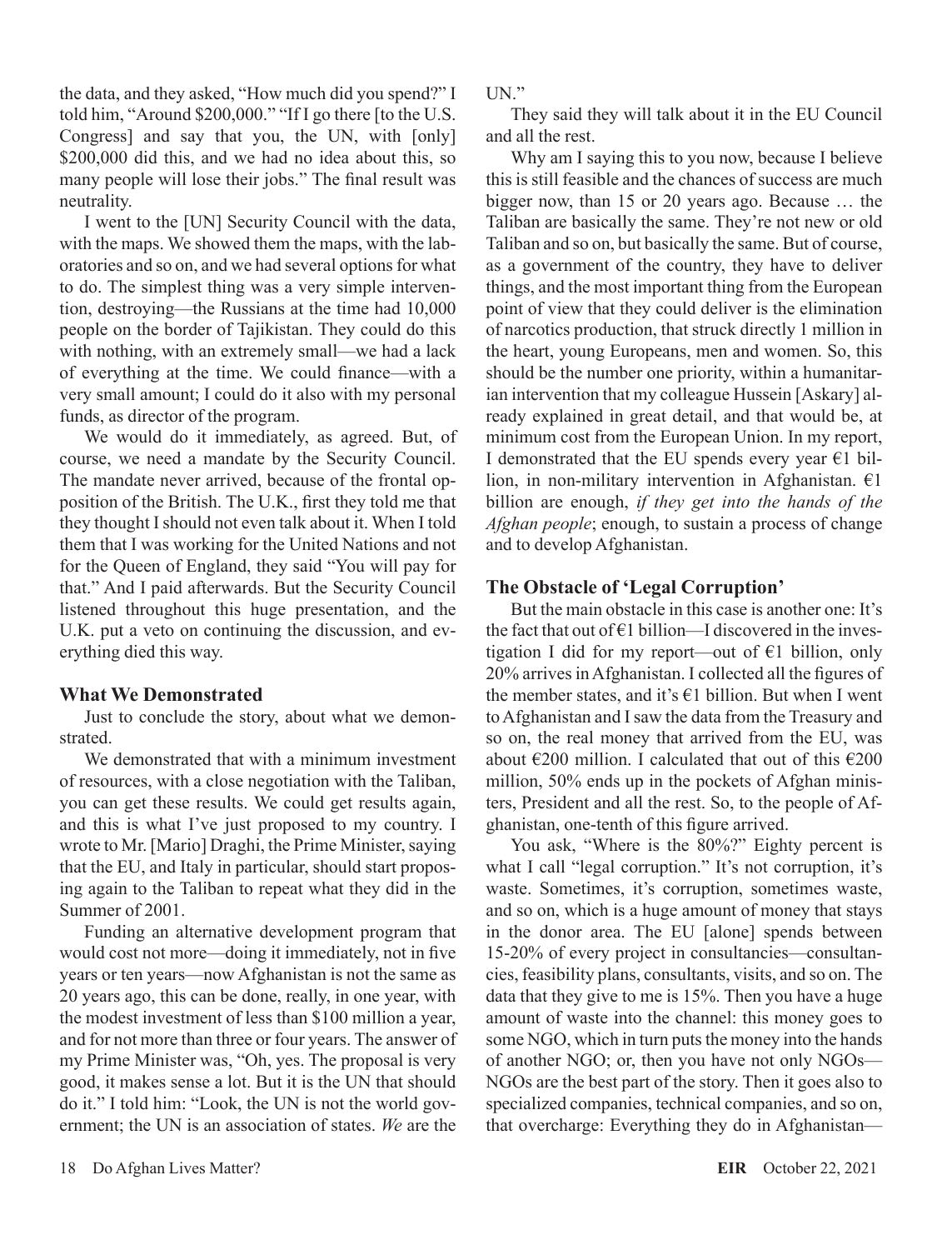so a road that would cost  $\epsilon$ 1 million is written in the books as €10 million. Whatever you do in Afghanistan is charged between 5-10 times its real value.

A school in Afghanistan—I was in Herat, and I saw the Italian Army was there. Herat was quite a safe area in Afghanistan, and so the army had nothing to do than do some social work projects, a couple million-dollar projects, that the government of Italy gave them. I researched all projects. The army was outside the chain of international aid; it was an army. Very simple. I researched this and I discovered that the school cost \$100,000. A hospital cost a couple of million dollars. When I saw the books of the regular international intervention, a school cost \$1 million and a hospital cost \$20 million.

At the time I was there, there was just one pediatric hospital in all of Afghanistan, a country at that time with less than 30 million people—one pediatric hospital, and 20,000 women died in delivery every year, 20,000! So then, the real problem was not the war. The war had casualties, much inferior to this. The real problem then was health, and so on. I measured this huge amount of waste that must be absolutely reformed. Fortunately, now after 20 years, you have a much better program of assistance. There are international experiences that show that with this money you can have a much better effect delivering money directly, like Brazilian experiments demonstrate; the Chinese experiment with poverty elimination is probably the best in the world, in obtaining effect.

So now, the chain of delivery is improving. This is why I'm saying that the EU should not make any special effort for Afghanistan. It should simply deliver the international aid, delivered in the last 20 years for nonmilitary purposes, [but] in a better, more efficient way. Narcotics is just one part of it, not the biggest. And for sure, for sure, this can be a very strong argument of negotiation with the Taliban. I can guarantee you that in negotiations with the Taliban, putting on the table the recognition of the government and a serious program of international aid, the government will capitulate on the issue of women. I'm sure. Because I know them. I know them.

The issue of women for them is—and I don't like this of course, this is just the substance of negotiations—they do it to raise the price of negotiation. They know perfectly what we think about them and women; they know perfectly what we think! And they do it for a purpose, these restriction policies on women, because they know that this is a very hot issue for us, on which

they extract power, money, and recognition.

#### **We Must Not Do Nothing**

But this is an operation that must be done. What other way is there, other than that described by Hussein [Askary]? Do nothing and the country starves, people continue to die, Taliban collapses, and again instability, terrorism, and violence, and whatever Afghanistan got in the last 40 years returning on the stage. It's not very difficult to make this prediction. If the Taliban collapses, the country goes *again* into complete chaos!

It is possible to talk to them. They are extremists, they are not, I mean, normal people. They won an independence war. They are radicals. It's natural. You never saw a movement that fought for 20 years, arriving to power, and being like the government of Denmark. I mean, people project in relation to the Taliban! They order them to be tolerant, inclusive, respecting of everybody's rights and so on. I mean—I met these people. They fought for 20 years, with a Kalashnikov, a cup of tea, and a piece of bread. They now have power, and they don't—the issue is, if they are not helped, if they are not pressed, they can make mistakes. They are not up to the job. This also is quite normal.

When I went to South Africa, after the end of apartheid, immediately after the big war of apartheid, the government of South Africa was made by people who were so incompetent. I have to say, I have always been supportive of their fight, since the beginning, so I went there with a big idea about it. The first thing I did, I went to Soweto, and I saw a terrible situation, terrible! In Soweto there was plenty of violence, drugs—drug consumption all over, and so on. I talked with all the ministers and so on, and they were totally inadequate for their job! They had a very vague idea about what to do. Because they were fighters, they were not administrators.

This process of transforming fighters into administrators is very long, difficult, but many other countries did, with different results. Algeria is another example of a total failure. The Liberation Movement that took power against a very strong colonial power, France, and the result was that they were incapable of building a modern Algeria. They are still trying to build it. So, these are difficult processes, that should be understood, before launching sentences and judgment and all the rest.

Maybe I'll stop. Thank you very much! [applause]

**Tom Gillesberg:** Thank you Mr. Arlacchi. I appreciate why Helga Zepp-LaRouche, the interna